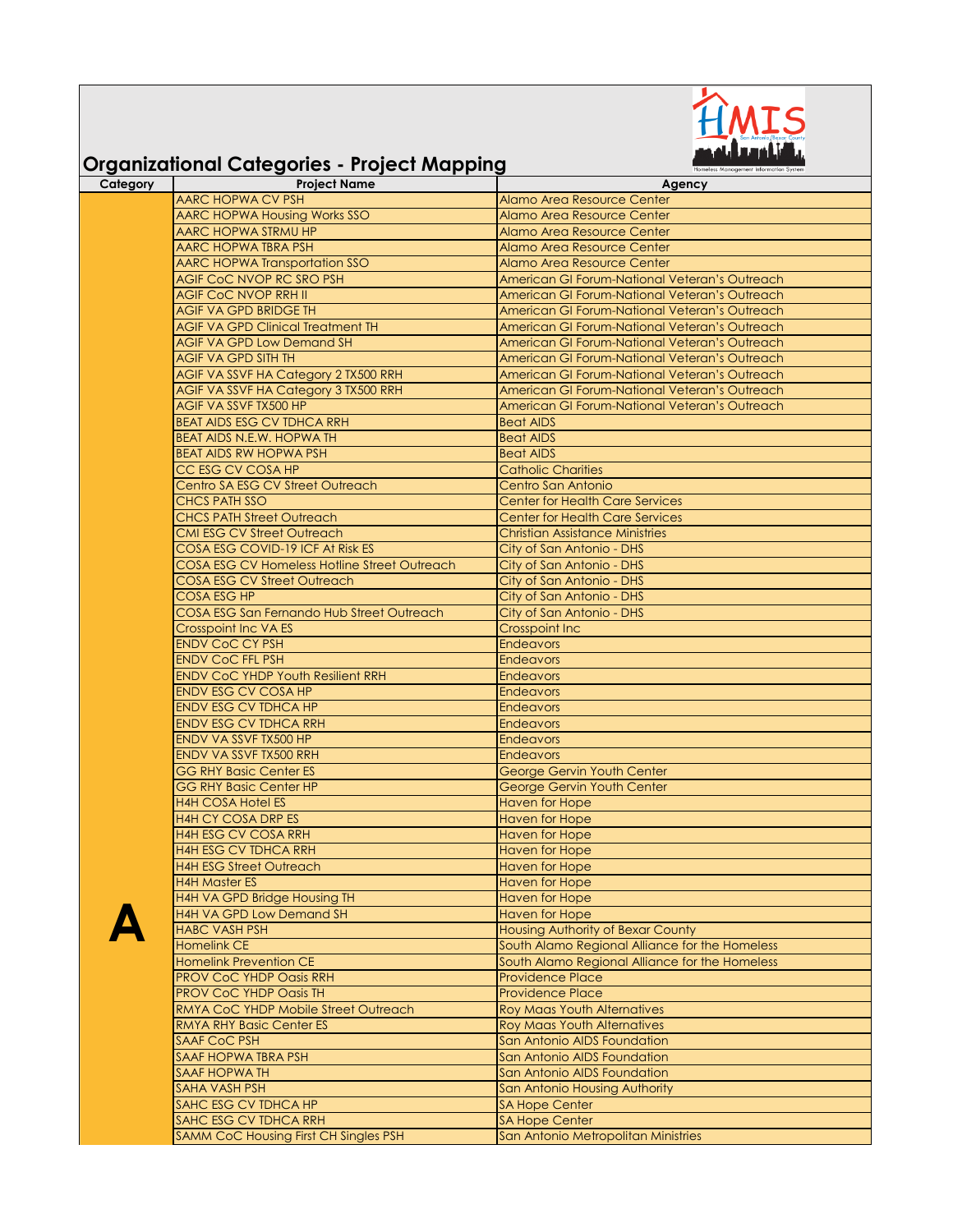| <b>SAMM CoC Housing First PSH</b>           | San Antonio Metropolitan Ministries            |
|---------------------------------------------|------------------------------------------------|
| <b>SAMM CoC PSH</b>                         | San Antonio Metropolitan Ministries            |
| <b>SAMM CoC TLLC TH</b>                     | San Antonio Metropolitan Ministries            |
| SAMM ESG COSA RRH                           | San Antonio Metropolitan Ministries            |
| <b>SAMM ESG COSA Street Outreach</b>        | San Antonio Metropolitan Ministries            |
| <b>SAMM ESG CV Bexar HP</b>                 | San Antonio Metropolitan Ministries            |
| <b>SAMM ESG CV COSA ES</b>                  | San Antonio Metropolitan Ministries            |
| SAMM ESG CV COSA RRH                        | San Antonio Metropolitan Ministries            |
| <b>SAMM ESG CV COSA Street Outreach</b>     | San Antonio Metropolitan Ministries            |
| SAMM ESG CV TDHCA HP                        | San Antonio Metropolitan Ministries            |
| <b>SAMM ESG TDHCA HP</b>                    | San Antonio Metropolitan Ministries            |
| <b>SAMM ESG TDHCA RRH</b>                   | San Antonio Metropolitan Ministries            |
| <b>SAMM ESG TDHCA Street Outreach</b>       | San Antonio Metropolitan Ministries            |
| <b>SAMM HUD RRH</b>                         | San Antonio Metropolitan Ministries            |
| SARAH HABC ARP Emergency Housing Voucher PH | South Alamo Regional Alliance for the Homeless |
| SARAH SAHA ARP Emergency Housing Voucher PH | South Alamo Regional Alliance for the Homeless |
| <b>SVDP Bexar ESG HP</b>                    | St Vincent De Paul                             |
| <b>SVDP Bexar ESG RRH</b>                   | <b>St Vincent De Paul</b>                      |
| <b>SVDP CoC RRH</b>                         | <b>St Vincent De Paul</b>                      |
|                                             |                                                |
| SVDP COSA ESG RRH                           | <b>St Vincent De Paul</b>                      |
| SVDP ESG CV HP                              | <b>St Vincent De Paul</b>                      |
| SVDP ESG CV TDHCA HP II                     | <b>St Vincent De Paul</b>                      |
| <b>SVDP ESG TDHCA HP</b>                    | <b>St Vincent De Paul</b>                      |
| Thrive CoC Aftercare SSO                    | <b>Thrive</b>                                  |
| <b>Thrive CoC RRH</b>                       | <b>Thrive</b>                                  |
| <b>Thrive CoC YHDP RRH</b>                  | <b>Thrive</b>                                  |
| <b>Thrive COSA ESG Street Outreach</b>      | <b>Thrive</b>                                  |
| <b>TSA CoC Stepping Forward RRH</b>         | <b>The Salvation Army</b>                      |
| <b>TSA ESG CV Bexar HP</b>                  | <b>The Salvation Army</b>                      |
| <b>TSA ESG CV RRH</b>                       | <b>The Salvation Army</b>                      |
| <b>TSA ESG TDHCA HP</b>                     | <b>The Salvation Army</b>                      |
| <b>UTSA CoC YHDP Housing First RRH</b>      | University of Texas at San Antonio             |
| <b>BBB Street Outreach</b>                  | <b>Block by Block</b>                          |
| BEAT AIDS N.E.W. Non-HOPWA TH               | <b>Beat AIDS</b>                               |
| <b>CC Guadalupe Home TH</b>                 | <b>Catholic Charities</b>                      |
| <b>CHCS COSA ITP F ES</b>                   | <b>Center for Health Care Services</b>         |
| CHCS COSA ITP M ES                          | Center for Health Care Services                |
| CHCS SAHA Set Aside Voucher PH              | <b>Center for Health Care Services</b>         |
| <b>COSA OG Street Outreach</b>              | City of San Antonio - DHS                      |
| <b>ENDV USAA Grant 3 RRH</b>                | <b>Endeavors</b>                               |
| <b>ENDV USAA RRH</b>                        | <b>Endeavors</b>                               |
| <b>H4H DSHS PSH</b>                         | <b>Haven for Hope</b>                          |
| PHCS Navigation PH                          | <b>Prospera Housing Community Services</b>     |
| PIF NRS ES                                  | Pav It Forward                                 |
| RMYA Turning Point TLP TH                   |                                                |
| SAHA H4H Homeless Services Voucher PH       | <b>Roy Maas Youth Alternatives</b>             |
|                                             | <b>Haven for Hope</b>                          |
| SAHA SARAH Move-On PH                       | South Alamo Regional Alliance for the Homeless |
| <b>SAMM Bexar EIP RRH</b>                   | San Antonio Metropolitan Ministries            |
| <b>SAMM Bexar FDC RRH</b>                   | San Antonio Metropolitan Ministries            |
| <b>SAMM CDBG RRH</b>                        | San Antonio Metropolitan Ministries            |
| SAMM SAHA Set Aside Voucher PH              | San Antonio Metropolitan Ministries            |
| <b>SAMM USAA Veteran RRH</b>                | San Antonio Metropolitan Ministries            |
| SARAH SAHA COVID-19 Voucher PH              | South Alamo Regional Alliance for the Homeless |
| SARAH SAHA Family Voucher PH                | South Alamo Regional Alliance for the Homeless |
| <b>Strong Foundation ES</b>                 | <b>Strong Foundation</b>                       |
| Thrive ES                                   | <b>Thrive</b>                                  |
| <b>TSA Dave Coy Men SSI Dormitory ES</b>    | The Salvation Army                             |
| TSA Dave Coy Men Workers ES                 | The Salvation Army                             |
| <b>TSA Family BRIDGE ES</b>                 | The Salvation Army                             |
| <b>TSA Family ES</b>                        | The Salvation Army                             |
| <b>TSA Men NBN ES</b>                       | The Salvation Army                             |
| <b>TSA Women BRIDGE ES</b>                  | The Salvation Army                             |
| <b>TSA Women ES</b>                         | The Salvation Army                             |
| YCOT TH                                     | Youth Center of Texas                          |
| <b>ACD COSA HHSP HP</b>                     | <b>Alamo Colleges District</b>                 |
| <b>BEAT AIDS SSO</b>                        | <b>Beat AIDS</b>                               |
|                                             |                                                |